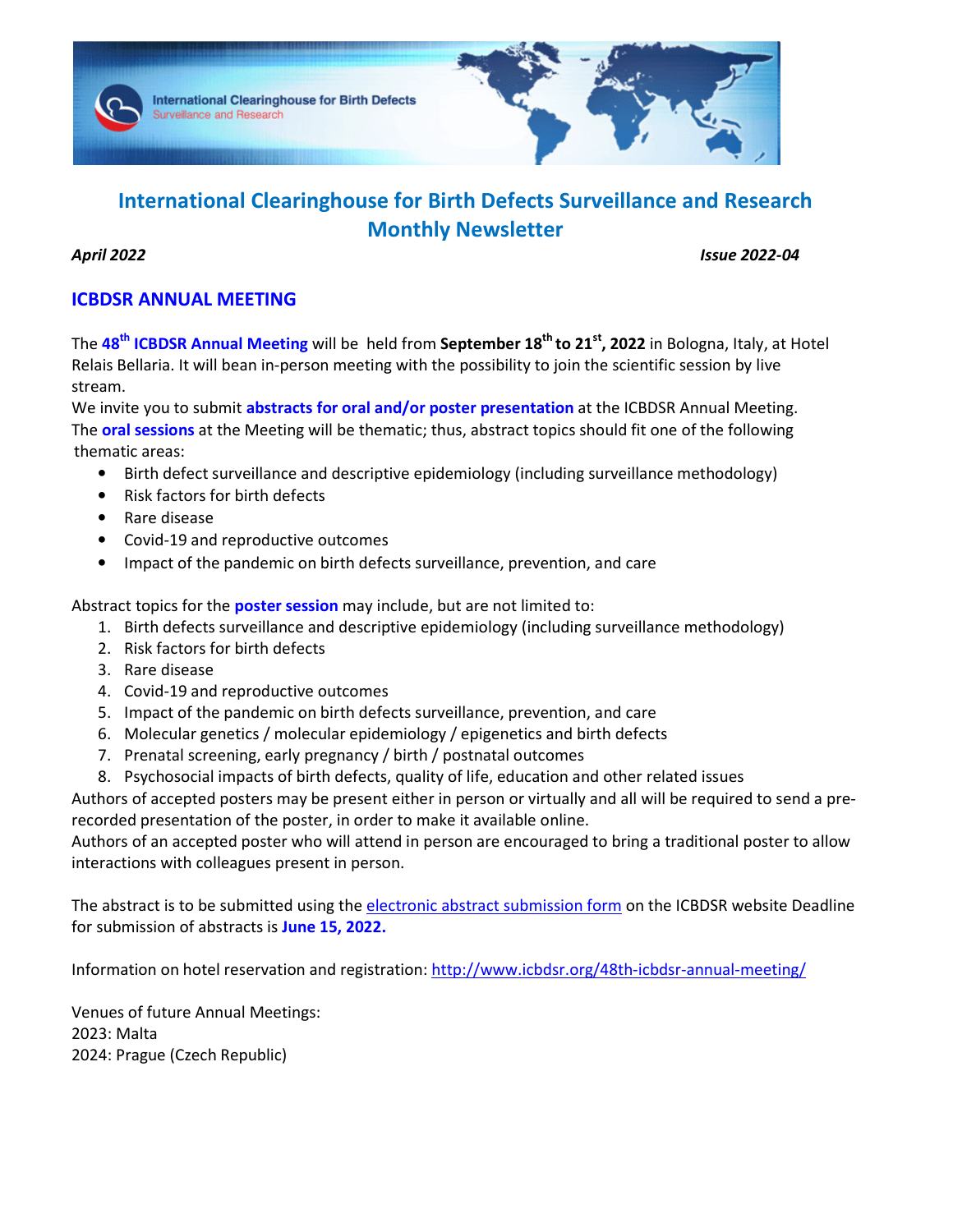

# **World Birth Defects Day – WBDD, March 3rd**

Look at some of the different activities that were done across the world to promote the World Birth Defects Day: https://www.worldbirthdefectsday.org/category/partner-activities-examples/

> Continue to raise awareness on birth defects throughout the year! Join the WBDD partners at https://www.worldbirthdefectsday.org/application-form/

> > Email info@worldbirthdefectsday.org Follow @worldbdday on Twitter https://twitter.com/WorldBDDayand Instagram worldbdday https://www.instagram.com/worldbdday/. Join WBDD page on Facebook https://www.facebook.com/WBDDay/.

## **ICBDSR ALESSANDRA LISI AWARD**

We are pleased to announce the 2022 Edition of the *"Alessandra Lisi Award".* This award was established in 2007, in memory of Alessandra Lisi, a young researcher at ICBDSR Coordinating Centre,

## **Eligibility requirements**

- $\checkmark$  Active contribution to the epidemiology or surveillance of birth defects, preferably with a nICBDSR full member program
- $\checkmark$  Evidence of a promising research career and ongoing commitment to the field, as demonstrated by high quality publications in peer-reviewed journals, initiating or coordinating research projects, or obtaining funding for research in the field of birth defects epidemiology.
- $\checkmark$  Candidates must be within seven years of the date from their last formal training in a field directlyrelated to the disciplines of Birth Defects, Developmental Biology, Epidemiology, or Teratology (e.g. degree conferral, postdoctoral fellowship, residency program, etc.)

## *Application*

The application package should be sent electronically to centre@icbdsr.org. See full information at http://www.icbdsr.org/alessandra-lisi-award/

## *Nature of the award*

The winner will receive a plaque and a travel stipend to attend the ICBDSR Annual Meeting, held in Bologna, Italy, from 18<sup>th</sup> to 21<sup>st</sup> September 2022. The award will be presented at the meeting, during which the awardee will present his/her research onbirth defects.

## *Timeline*

*June 30th* : Deadline for submitting application

*July 15th***:** Notification of the winner

*September 19th*: Award winner will give his/her presentation at the ICBDSR Annual Meeting Information on the Award and past Awardees at http://www.icbdsr.org/alessandra-lisi-award/

## **ICBD corner: News and comments from the International Centre on Birth Defects (ICBD)**

**1. Gene-environment interactions causing birth defects?** Many have talked about this and speculated about possibilities, but few true examples have been identified to date (can you name some? Let us know and we will publish them in the next newsletter). One described a little while ago and now resurfacing is related to the metabolism of **niacin:** https://www.nejm.org/doi/full/10.1056/NEJMoa1616361. Basically, genetic variant in the NAD pathway may lead to niacin deficiency (potentially treatable) and to patterns of multiple congenital anomalies – interestingly, patterns that resemble **diabetic embryopathy**and **VACTERL**  association. The 2017 paper looked at genes encoding two of the steps of the NAD pathway, but just in the last weeks a team from the Undiagnosed Disease Network has discovered that a gene encoding an earlier step causes similar anomalies. Will this lead to more discoveries and perhaps prevention?

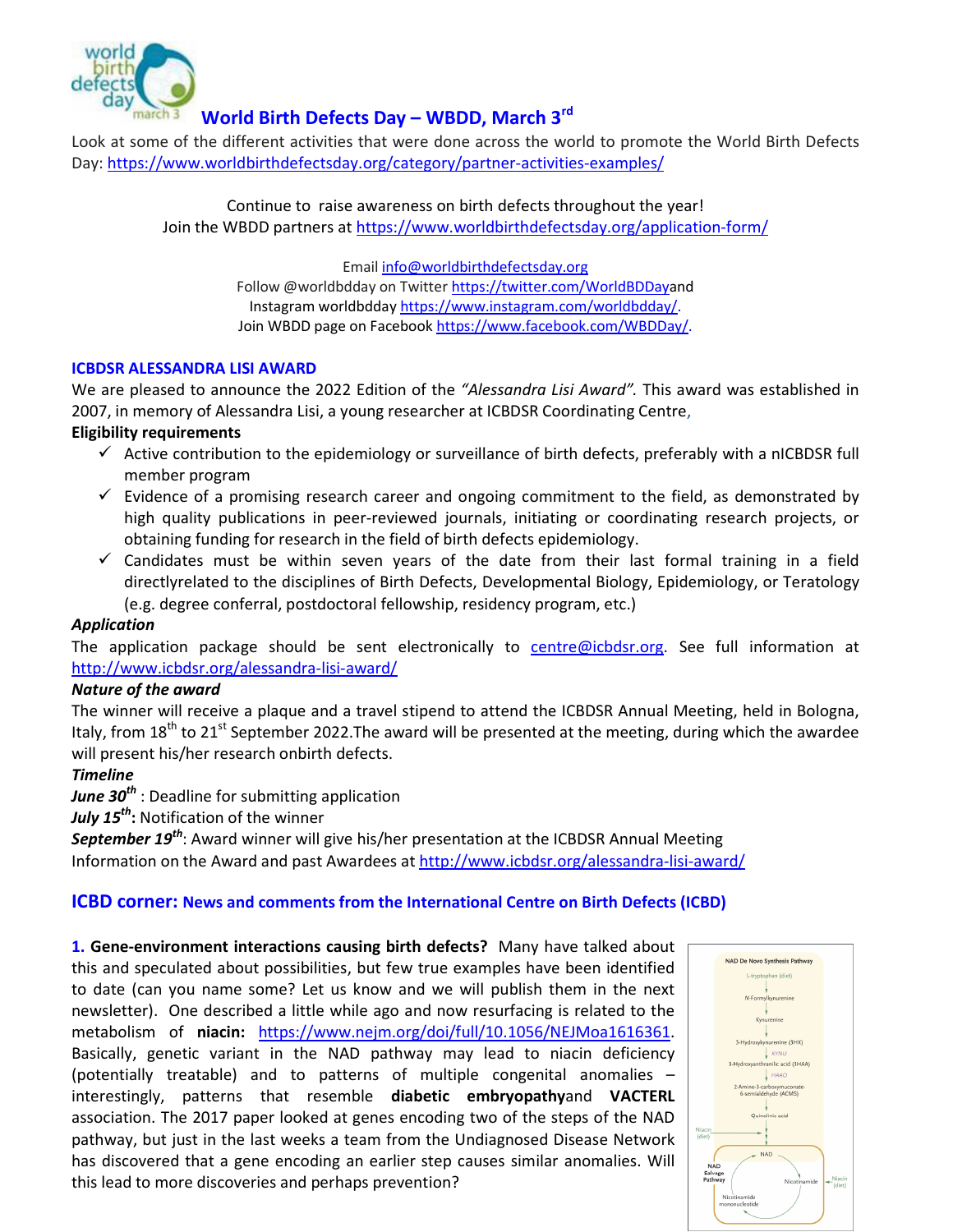**2.** The App of the Quick Reference Handbook (QRH) continues to be available on IOS and Apple stores, free of charge*.* 

This app brings to the mobile enviroment the QRH developed by ICBD / ICDSR in collaboration with CDC and WHO. **Now, checklists, definitions, codes, diagnostic pearls, photos and diagrams**  for several major internal and external anomalies are literally at your fingertips.



Quick Reference Handbook [12+]

Screenshots iPad



- IOS: https://apps.apple.com/ie/app/quick-reference-handbook/id1592730552

Android: https://play.google.com/store/apps/details?id=com.icbdsr.qrh&hl=en\_US&gl=US

Thank you for your help in improving and disseminating knowledge on congenital anomalies.

*For the ICBD, Lorenzo Botto, ICBD Director* 

## **What's Going on**

## **WHO Technical Working Group on Burden of Birth Defect (TWGBBD)**

WHO is seeking to revise previous birth defect estimates from 2006 and wishes to establish the WHO Technical Working Group on Burden of Birth Defect (TWGBBD): for further information please see: https://www.who.int/news-room/articles-detail/who-technical-working-group-on-burden-of-birth-defects

## **Call for Abstracts: The 29th International Conference on Spina Bifida and Hydrocephalus- Diverse Needs, Same Rights**

The International Federation for Spina Bifida and Hydrocephalus (IF) invites you to present your work during the upcoming 29<sup>th</sup>International Conference on Spina Bifida and Hydrocephalus - Diverse Needs, Same Rights

- The call for abstracts is open now, see the guidelines here.
- Who? Everyone, including IF Members for country updates.

For more details, see here

## **London School of Hygiene & Tropical Medicine (LSHTM):Master's Q&A webinars**

Sign up for upcoming sessions which will take place on Zoom. Programme Directors, Student Ambassadors and Admissions team will be on hand to answer questions. The link for joining each webinar will be sent automatically on registration.Upcoming webinars:

| <b>Master's programme</b> |                                             | Date and Time (GMT+1)   |
|---------------------------|---------------------------------------------|-------------------------|
|                           | <b>MSc Health Data Science</b>              | Wednesday 4 May, 12-1pm |
| ٠                         | MSc Immunology of Infectious Diseases       | Wednesday 4 May, 2-3pm  |
| ٠                         | <b>MSc Nutrition for Global Health</b>      | Wednesday 4 May, 3-4pm  |
| $\bullet$                 | MSc Medical Entomology for Disease Control/ |                         |
|                           | <b>MSc Medical Parasitology</b>             | Thursday 5 May, 12-1pm  |
| $\bullet$                 | <b>MSc Medical Statistics</b>               | Thursday 5 May, 2-3pm   |
| ٠                         | MSc Sexual & Reproductive Health Policy     |                         |
|                           | and Programming                             | Thursday 5 May, 3-4pm   |
| $\bullet$                 | <b>MSc Veterinary Epidemiology</b>          | Monday 9 May, 12-1pm    |
|                           | <b>MSc Medical Microbiology</b>             | Monday 9 May, 1-2pm     |
| ٠                         | <b>MSc Epidemiology</b>                     | Monday 9 May, 2-3pm     |
| ٠                         | MSc Public Health (also 11 May)             | Monday 9 May, 3-4pm     |
|                           | MSc Demography & Health/MSc Reproductive    |                         |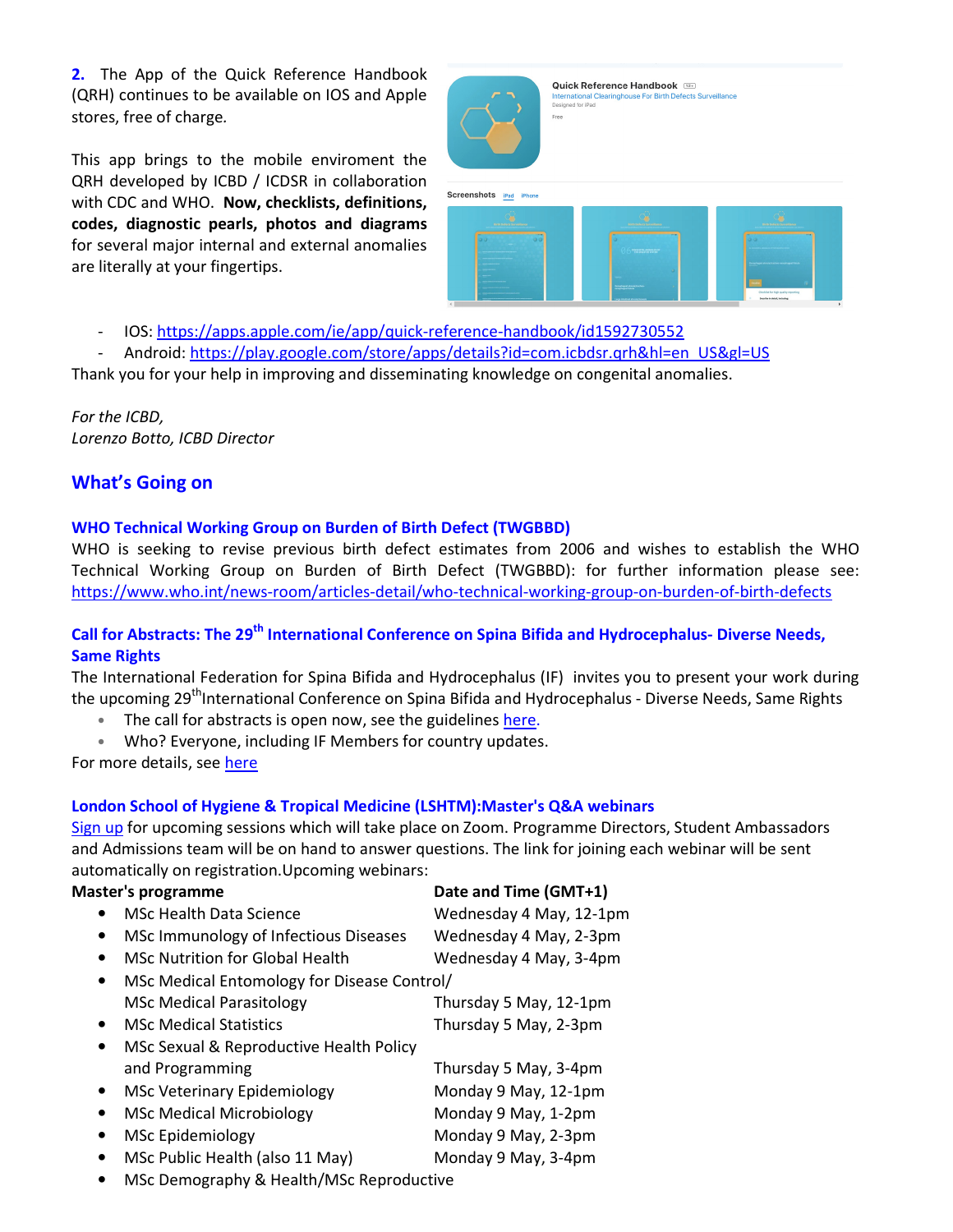&SexualHealth Research Tuesday 10 May, 12-1pm

- MSc Public Health for Development Tuesday 10 May, 1-2pm
- MSc Public Health (also 9 May) Wednesday 11 May, 12-1pm

• MSc Control of Infectious Diseases Wednesday 11 May, 1-2pm

Full details for each programme can be found on the Master's degrees section of LSHTM website.

The **National Capital Consortium for Pediatric Device Innovation** (NCC-PDI), in collaboration with **MedTech Innovator**, is accepting applications for its annual *"Make Your Medical Device Pitch for Kids!*" competition. Recognizing the wide range of unmet needs for diagnostic and therapeutic devices designed especially for children, this year's competition is open to any innovation in medical technology that addresses a significant unmet need in pediatric medical care. Further information here.

## **US National Public Health Week (NPHW)**

The week April 4-10 was the 27<sup>th</sup> National Public Health Week (NPHW). The theme this year is: *Public Health Is Where You Are*. The American Public Health Association (APHA) created a toolkit with some great information: https://www.nphw.org/Tools-and-Tips/Toolkit

## **A selection from the recent literature, and recommendations from readers**

*All readers are kindly invited to contribute to this section of the Newsletter, sending their suggestions to centre@icbdsr.org by the 1st Friday of the month*

## **Outcomes and Longitudinal Studies**

Coi A, Santoro M, Pierini A, Rankin J, Glinianaia SV, Tan J, Reid AK, Garne E, Loane M, Given J, Ballardini E, Cavero-Carbonell C, de Walle HEK, Gatt M, García-Villodre L, Gissler M, Jordan S, Kiuru-Kuhlefelt S, KjaerUrhoj S, Klungsøyr K, Lelong N, Lutke LR, Neville AJ, Rahshenas M, Scanlon I, Wellesley D, Morris JK. Survival of children with rare structural congenital anomalies: a multi-registry cohort study. Orphanet J Rare Dis. 2022 Mar 29;17(1):142. doi: 10.1186/s13023-022-02292-y. PMID: 35351164; PMCID: PMC8966236.

Sadoo S, Nalugya R, Lassman R, Kohli-Lynch M, Chariot G, Davies HG, Katuutu E, Clee M, Seeley J, Webb EL, MutoniVedastine R, Beckerlegge F, Tann CJ. Early detection and intervention for young children with early developmental disabilities in Western Uganda: a mixed-methods evaluation. BMC Pediatr. 2022 Mar 26;22(1):158. doi: 10.1186/s12887-022-03184-7. PMID: 35346133; PMCID: PMC8962031.

## **Genetics and Genomics**

Leite AJDC, Pinto IP, Leijsten N, Ruiterkamp-Versteeg M, Pfundt R, de Leeuw N, da Cruz AD, Minasi LB. Diagnostic yield of patients with undiagnosed intellectual disability, global developmental delay and multiples congenital anomalies using karyotype, microarray analysis, whole exome sequencing from Central Brazil. PLoS One. 2022 Apr 7;17(4):e0266493. doi: 10.1371/journal.pone.0266493. PMID: 35390071; PMCID: PMC8989190.

## **Prevention / Risk Factors**

Yasmin S, Siddiqa A, Rockliffe L, Miyan J. Knowledge of Neural Tube Defects and Prevention Through Folic Acid Use Among Women in Faisalabad, Punjab, Pakistan: A Cross-Sectional Survey. Int J Womens Health. 2022 Mar 30;14:425-434. doi: 10.2147/IJWH.S347887. PMID: 35386938; PMCID: PMC8978686.

Makarious L, Teng A, Oei JL. SIDS is associated with prenatal drug use: a meta-analysis and systematic review of 4 238 685 infants. Arch Dis Child Fetal Neonatal Ed. 2022 Apr 8:fetalneonatal-2021-323260. doi: 10.1136/archdischild-2021-323260. Epub ahead of print. PMID: 35396270.

Palmsten K, Suhl J, Conway KM, Kharbanda EO, Ailes EC, Cragan JD, Nestoridi E, Papadopoulos EA, Kerr SM, Young SG, DeStefano F, Romitti PA; National Birth Defects Prevention Study. Influenza vaccination during pregnancy and risk of selected major structural non-cardiac birth defects, National Birth Defects Prevention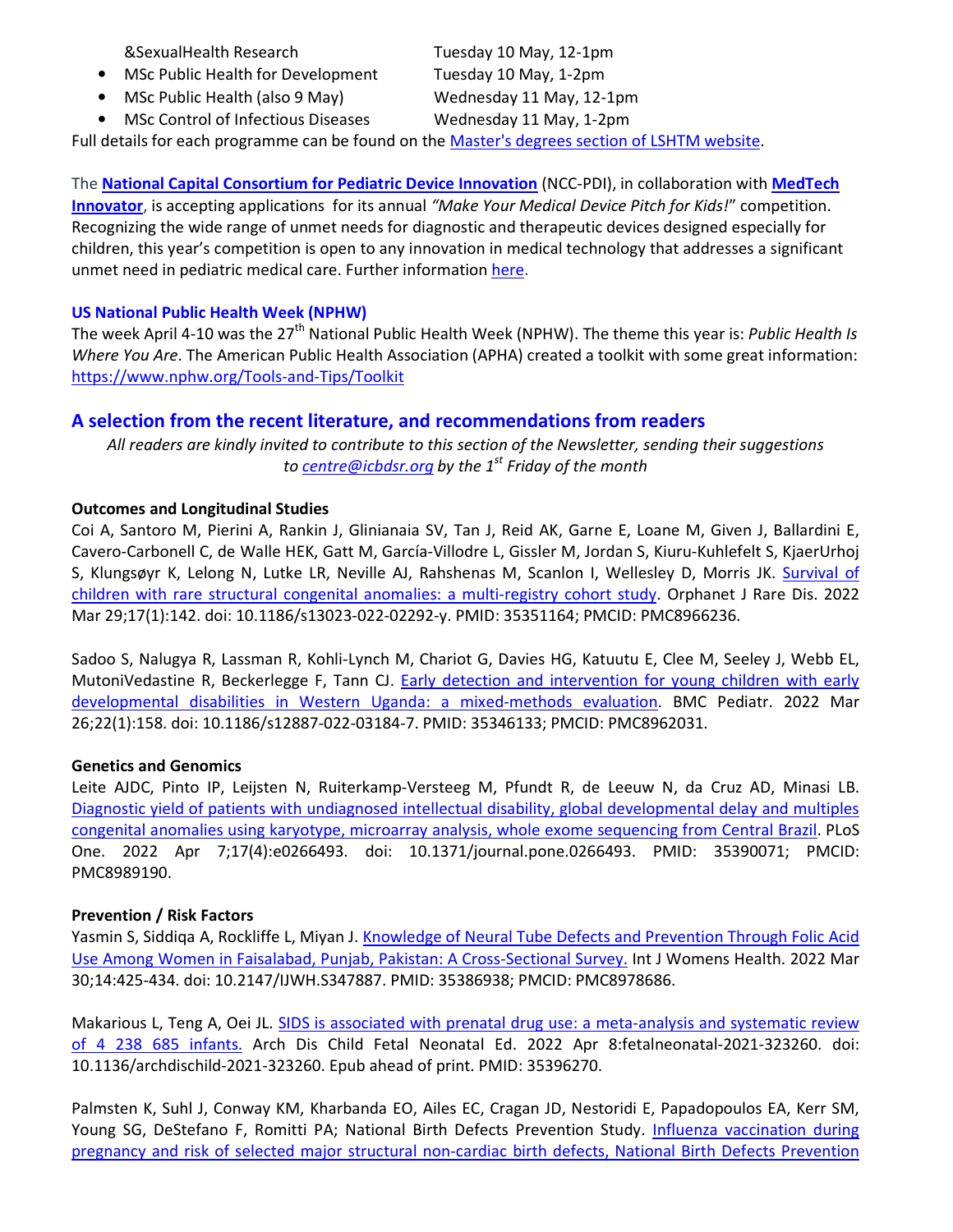Study 2006-2011.Pharmacoepidemiol Drug Saf. 2022 Apr 2. doi: 10.1002/pds.5435. Epub ahead of print. PMID: 35366035.

Wartman C, VandenBerg A. Valproate: Not All Boxed Warnings Are Created Equal. Ann Pharmacother. 2022 Apr 7:10600280221085991. doi: 10.1177/10600280221085991. Epub ahead of print. PMID: 35392666.

Wensink M, Lu Y, Tian L, Jensen TK, Skakkebæk NE, Lindahl-Jacobsen R, Eisenberg M. Nervous system drugs taken by future fathers and birth defects in offspring: a prospective registry-based cohort study. BMJ Open. 2022 Mar 30;12(3):e053946. doi: 10.1136/bmjopen-2021-053946. PMID: 35354621.

### **Infections, including COVID-19**

Balachandren N, Davies MC, Hall JA, Stephenson JM, David AL, Barrett G, O'Neill HC, Ploubidis GB, Yasmin E, Mavrelos D. SARS-CoV-2 infection in the first trimester and the risk of early miscarriage: a UK populationbased prospective cohort study of 3041 pregnancies conceived during the pandemic. Hum Reprod. 2022 Apr 7:deac062. doi: 10.1093/humrep/deac062. Epub ahead of print. PMID: 35389480.

Naqvi S, Naqvi F, Saleem S, Thorsten VR, Figueroa L, Mazariegos M, Garces A, Patel A, Das P, Kavi A, Goudar SS, Esamai F, Mwenchanya M, Chomba E, Lokangaka A, Tshefu A, Yousuf S, Bauserman M, Bose CL, Liechty EA, Krebs NF, Derman RJ, Carlo WA, Hibberd PL, Billah SM, Peres-da-Silva N, Haque R, Petri WA Jr, Koso-Thomas M, Nolen T, McClure EM, Goldenberg RL. Health Care in Pregnancy During the COVID-19 Pandemic and Pregnancy Outcomes in Six Low-and-Middle-Income Countries: Evidence from a Prospective, Observational Registry of the Global Network for Women's and Children's Health. BJOG. 2022 Apr 4. doi: 10.1111/1471- 0528.17175. Epub ahead of print. PMID: 35377514.

Song X, Li Q, Diao J, Li J, Li Y, Zhang S, Chen L, Wei J, Shu J, Liu Y, Sun M, Sheng X, Wang T, Qin J. Association Between First-Trimester Maternal Cytomegalovirus Infection and Stillbirth: A Prospective Cohort Study. Front Pediatr. 2022 Mar 17;10:803568. doi: 10.3389/fped.2022.803568. PMID: 35372174; PMCID: PMC8970618.

#### **Epidemiology and Surveillance**

Fernandes PS, Magalhães LR, Pezzini TR, de Sousa Santos EF, Calderon MG. Congenital heart diseases trends in São Paulo State, Brazil: a national live birth data bank analysis. World J Pediatr. 2022 Mar 26. doi: 10.1007/s12519-022-00543-3. Epub ahead of print. PMID: 35338440.

Howley MM, Williford E, Agopian AJ, Lin AE, Botto LD, Cunniff CM, Romitti PA, Nestoridi E, Browne ML; National Birth Defects Prevention Study. Patterns of multiple congenital anomalies in the National Birth Defect Prevention Study: Challenges and insights. Birth Defects Res. 2022 Mar 11. doi: 10.1002/bdr2.2003. Epub ahead of print. PMID: 35277952.

Kumar J, Saini SS, Sundaram V, Mukhopadhyay K, Dutta S, Kakkar N, Kumar P. Prevalence & spectrum of congenital anomalies at a tertiary care centre in north India over 20 years (1998-2017). Indian J Med Res. 2021 Mar;154(3):483-490. doi: 10.4103/ijmr.IJMR\_1414\_19. PMID: 35345074.

Nava de Escalante Y, Abayomi A, Erickson A, Ye X, Armour R, Arbour L, Langlois S, Henry B. Implementation of the BC Congenital Anomalies Surveillance System (BCCASS). Can J Public Health. 2022 Feb 11. doi: 10.17269/s41997-021-00607-3. Epub ahead of print. PMID: 35149971.

### **Recommendations from readers**

No recommendation this month

## **News from ICBDSR Executive Committee**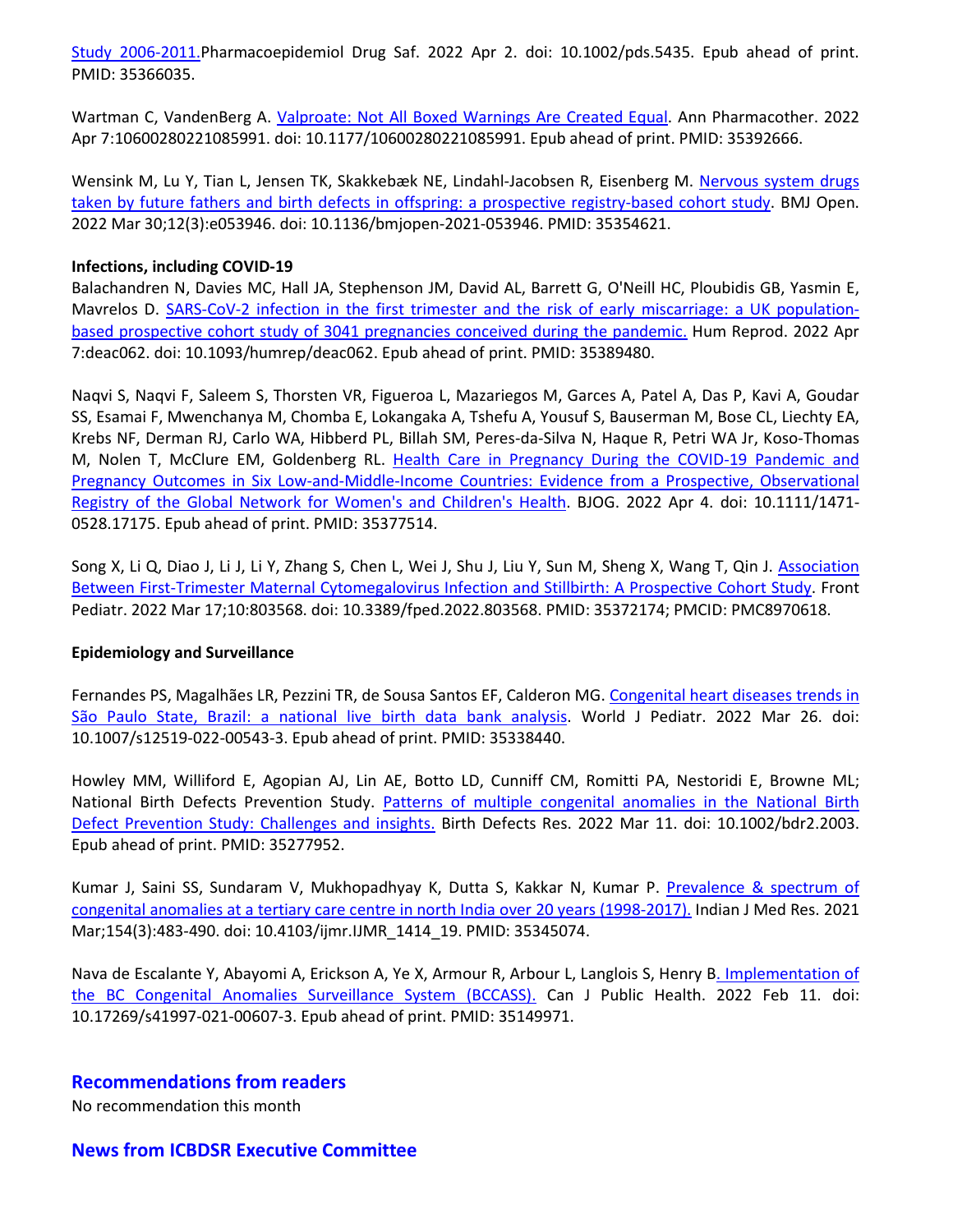#### **Online Self-Paced Course on Birth Defect Surveillance and Prevention**

The online course remains available for interested professionals. The course has been developed by the International Centre on Birth Defects (ICBD Centre) and supported in part by funding from the National Center on Birth Defects and Developmental Disabilities, US Centers for Disease Control and Prevention, through Agreement with the Task Force for Global Health. The course is designed for clinicians, epidemiologists, public health professionals, and anyone interested in understanding birth defects and improving their prevention and care. The course includes videos, quizzes, a discussion forum, and publications/resources. It is available in English and Spanish. To date,**551 trainees** from **72 countries** have joined the online course. Additional information is available at http://www.icbdsr.org/online-self-paced-course-on-birth-defect-surveillance-andprevention/. The registration form is available at https://www.icbdsrtraining.org/login/signup.php? Once registered, you will receive an email with guidance on how to register in the course platform www.icbdsrtraining.org and how to self-enroll in the self-paced course in either English or Spanish.

### **COVID-19 DATA**

**Worldwide:** The WHO Coronavirus disease situation dashboard presents official daily counts of COVID-19 cases and deaths worldwide: https://covid19.who.int/.

Globally, as of 5:22pm CEST, **25 April 2022**, there have been **507.501.771 confirmed cases of COVID-19**, including **6.220.390 deaths**, reported to WHO. As of **18 April 2022**, a total of **11.324.805.837 vaccine doses** have been administered.

**United States:** US Centers for Disease Control and Prevention (CDC) provide COVID Data Tracker in the United States at https://www.cdc.gov/coronavirus/2019-ncov/cases-updates/index.html

**Europe:** European Centre for Disease Prevention and Control (ECDC) providesdata on the daily number of new reported COVID-19 cases and deaths by EU/EEA https://www.ecdc.europa.eu/en/cases-2019-ncov-eueea

**Africa:** Latest updates on the COVID-19 crisis from Africa CDC https://africacdc.org/covid-19/.

**Southeast Asia:** Covid-19 Tracker by country from Center for Strategic & International Studies (CSIS) https://www.csis.org/programs/southeast-asia-program/projects/southeast-asia-covid-19-tracker

## **Meetings and Conferences**

**Global Experts Meeting on Pediatrics & Neonatology,** 25-27 April 2022, Las Vegas, USA **-** Recent advancements and emerging technologies for Pediatrics. https://frontiersmeetings.com/conferences/pediatrics/

**16thCongress of the European Society of Contraception and Reproductive Health,** 25-28 May 2022, Ghent, Belgium **-** Challenging times, are we ready? Novel approaches to sexual and reproductive health. https://escrh.eu/event/16th-esc-congress/

**ATINER 8th Annual International Conference on Public Health**, 20-23 June 2022, Athens, Greece. The aim of the conference is to bring together academics and researchers from all areas of Public Health and related disciplines.Both remote (online or pre-recorded) and onsite presentations will be accepted. https://www.atiner.gr/publichealth/

**Society for Birth Defects Research and Prevention 62<sup>nd</sup>Annual Meeting, Hyatt Regency Vancouver,** Vancouver, British Columbia, Canada, June 25-29, 2022.The Annual Meeting and Education Courses will take place in-person and will include a virtual experience to make remote participation possible in the event a registrant cannot attend in person. The theme for this year's meeting is *"From Bench to Bedside and Back Again"*. https://www.birthdefectsresearch.org/meetings/2022/